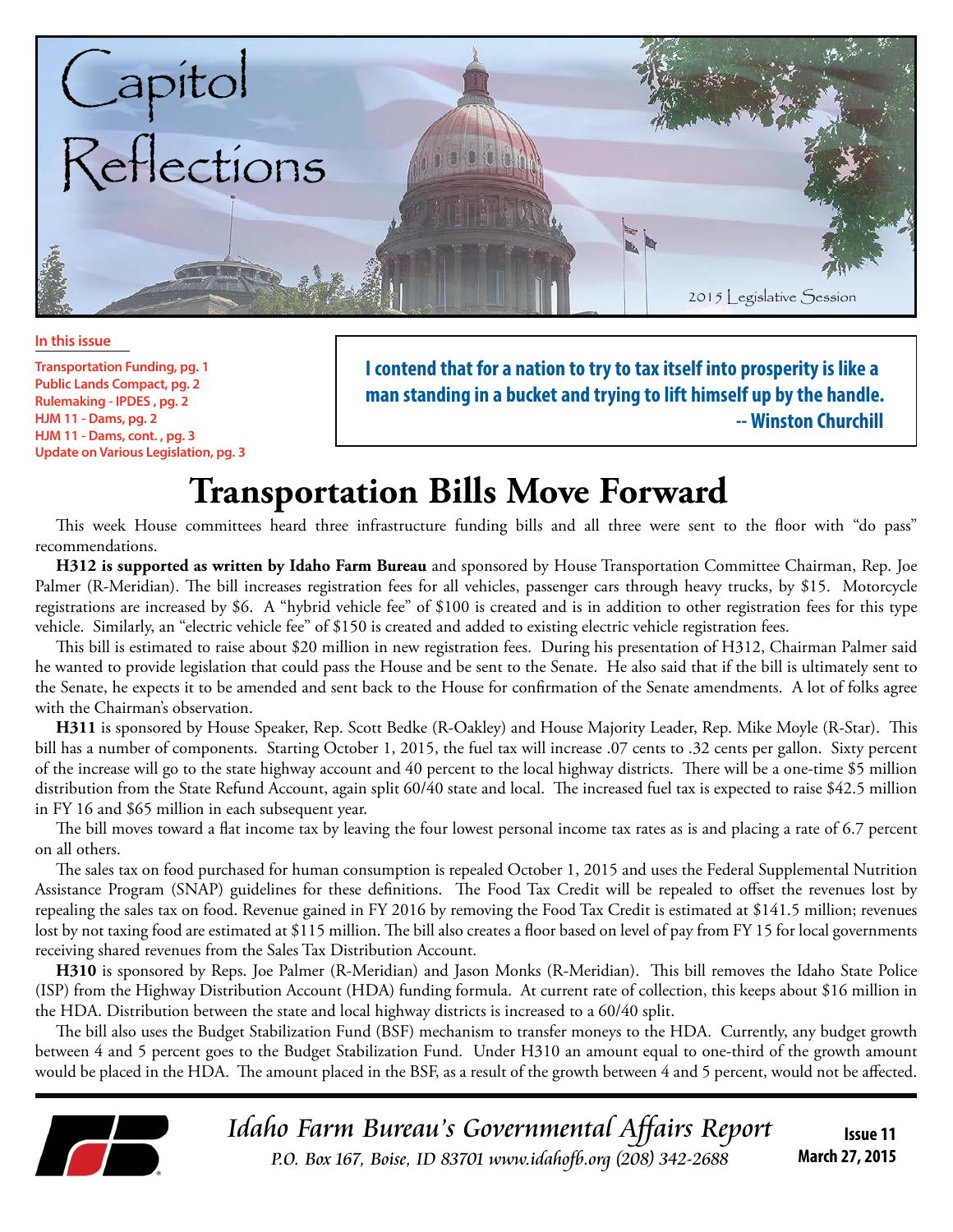## **Public Lands Compact**

H265a, sponsored by Rep. Terry Gestrin (R-Donnelly), is the framework for a compact between western states that choose to join with each other and work together to promote the transfer of management of public lands from the federal government to the states.

Idaho is a party to a number of other inter-state compacts and this would be no different, except there would be nothing binding about this compact. It is just a formal way to coordinate efforts and work together to "study, collect data, and develop political and legal mechanisms" for the transfer of federally controlled public lands to the respective states.

This is one of the recommendations from the public lands interim committee that met over the past two years, and is the first in a long line of efforts that will be required to make any meaningful headway. It has been reported that several other western states have also adopted similar enabling legislation, including Utah, with more in the works.

H265 was approved in the House Resources Committee last week on a party line vote and was approved by the full House on a vote of 45-23. Those debating against the compact included several members of the Democrat party as well as Rep Merrill Beyeler (R-Leadore). Idaho Farm Bureau and the American Farm Bureau both have policy that strongly supports the transfer of federal lands and **Idaho Farm Bureau supports H265.**

## **Rulemaking Continues - Even While Legislature in Session**

Idaho Department of Environmental Quality (IDEQ) has received a special allowance from the legislature to continue the negotiated rulemaking efforts in order to meet the eight-year target date to receive primacy from U.S. EPA for the Idaho Pollution Elimination System (IPDES) program. The 2016 IDEQ Appropriation maintains the course that was set during the 2014 legislature and the IDEQ has been working aggressively to meet the schedule established.

The Fiscal Note for the IDEQ 2016 fiscal year appropriation (Senate Bill 1163) describes the following, "The Department has roughed out an eight-year scope, schedule and budget to take over primacy of the National Pollutant Discharge Elimination System. Costs at full build-out in 2022 are estimated at 26 full-time positions and \$2.7 million. The first line item includes funding for the second year of the process and includes three full-time equivalent positions from the General Fund as follows: \$81,500 for salary and benefits for one compliance monitoring and enforcement lead; \$75,000 for salary and benefits for one database coordinator; and \$74,900 for salary and benefits for one permit specialist. The bill also provides \$30,000 for travel, office supplies, and rent costs for a total of \$261,400 ongoing."

The 2015 fiscal year appropriation for NPDES Primacy effort was for the amount of \$300,000.

IDEQ is closely following the primacy model established by Alaska, which was the most recent state to receive primacy from U.S. EPA. Alaska is also one of the states within EPA Region 10. According to Idaho, the program shall be no more stringent than EPA's program. To obtain primacy, Idaho's program shall be no less stringent than EPA.

Alaska however has many provisions in their program that are more stringent than the federal program, so our work is to temper Idaho's application. Obviously, Alaska has many conditions that are not common to an inland state like Idaho.

The Idaho Association of Commerce and Industry (IACI) developed some rate proposal drafts to provide the necessary fees to sustain the \$2.7 million program. This funding will be necessary to offset the cost of the program and will be designed to include permit issuance, compliance monitoring and enforcement. The fee portion of the rulemaking will be addressed in a subsequent rulemaking session later this spring or early summer. Farm Bureau will be closely monitoring the fee proposals.

Some Farm Bureau members, primarily aquaculture operations, have indicated that the fees as proposed are extremely high and will likely force some out of business. This program was originally administered by the EPA at no cost to Idaho. Therefore, those who pushed this proposal forward, primarily municipalities and large industrial operations, should be willing to take on the vast majority of the funding burden, while those who were happy with the EPA administered program should not be forced out of business by excessive fees.

Questions were asked regarding the Department of Agriculture's role after primacy is obtained. IDEQ stated that there would not be a component of primacy delegating responsibility to the Department of Agriculture, but that there will be a close working relationship between the two departments.

Participants from EPA Region 10 were in attendance in the rulemaking meeting held on March 20.

#### **House Joint Memorial 11 – Save Our Dams**

House Joint Memorial 11 was introduced on what was predicted to be last day of the 2015 legislative session, reflecting a very similar resolution that was adopted way back in 1999. Representative Caroline Troy (R-Genesee) introduced this memorial to again remind the U.S. Congress of Idaho's need and desire to maintain and to continue to obtain the beneficial uses of the dams within the Columbia – Snake River system.

continued page 3 The memorial establishes the value of the navigation, transportation, fish and wildlife, recreation, hydropower generation, flood control and irrigation to the citizens and industry of the Pacific Northwest. It calls upon congress to recognize Idaho's opposition to